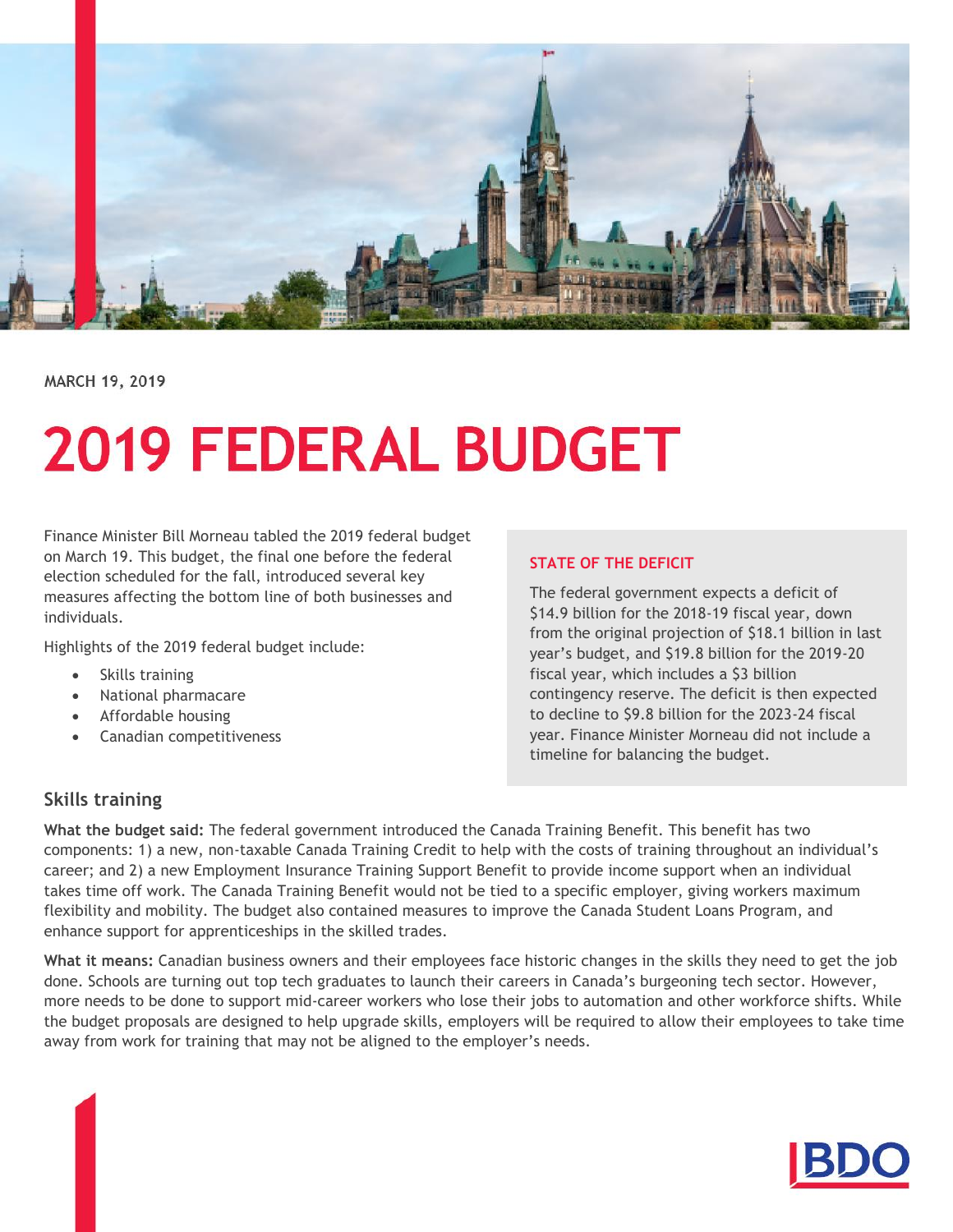#### **National pharmacare**

**What the budget said:** The federal government introduced the Canadian Drug Agency, with a mandate to assess the effectiveness of new prescription drugs, negotiate drug prices on behalf of Canada's drug plans and recommend which drugs represent the best value-for-money for Canadians. This follows on the interim report of the government's advisory council on the implementation of national pharmacare, released in early March. That report highlighted the gaps in coverage and urged government to create a national agency to manage prescription drugs.

**What it means:** About 20% of Canadians reportedly have insufficient or no coverage for pharmaceuticals and must pay out of pocket. The budget proposal is the first step in a national pharmacare strategy, with the goal of closing that coverage gap and addressing the rising cost of prescription drugs.

#### **Affordable housing**

**What the budget said:** The federal government enhanced the current Home Buyers' Plan and introduced the First-Time Home Buyer Incentive, which will provide qualifying new home buyers access to an interest-free loan to reduce the amount of money required from an insured mortgage, without increasing their down payment.

**What it means:** Rising housing prices around the country have blocked the road to home ownership for many younger Canadians. Delays in purchasing a home could also generate wider societal harm, with some Canadians putting off starting a family.

In the weeks leading up to the budget, Finance Minister Morneau had signaled the government would introduce measures to help millennials access the housing market. Along similar lines, the Canada Mortgage and Housing Corporation revealed an ambitious goal: affordable housing for all Canadians by 2030.

The budget measures could increase housing starts and help Canada's real estate industry. That being said, these proposals address only the demand side of the housing equation. Supply challenges will require further action. The budget did contain proposals to make long-term investments and collaborate with key partners to boost housing supply, focused on lower income and middle-class Canadians.

#### **Canadian competitiveness**

**What the budget said:** The federal government proposed no new policies specifically geared to helping Canadian companies compete on the world stage. However, its Fall Economic Statement did introduce new accelerated write-offs for capital investments in Canadian businesses, particularly for manufacturers and processors.

**What it means:** For much of 2018 and 2019, Canadian business owners and leaders considered their response — and in many cases took action — on U.S. tax reform. This set of landmark changes, which mostly came into effect in early 2018, generally helped U.S. businesses by lowering the federal corporate income tax rate and introducing immediate write-offs on capital spending.

Tax reform lowered barriers for Canadian companies [expanding to the U.S.](https://www.bdo.ca/en-ca/insights/tax/tax-articles/guide-how-to-expand-to-us/) But it added a competitive disadvantage for Canadian business owners operating north of the border. Many in the business community had hoped the federal budget would introduce a made-in-Canada version of tax reform to help Canadian businesses compete.

The following is a summary of the more important items of interest to our clients.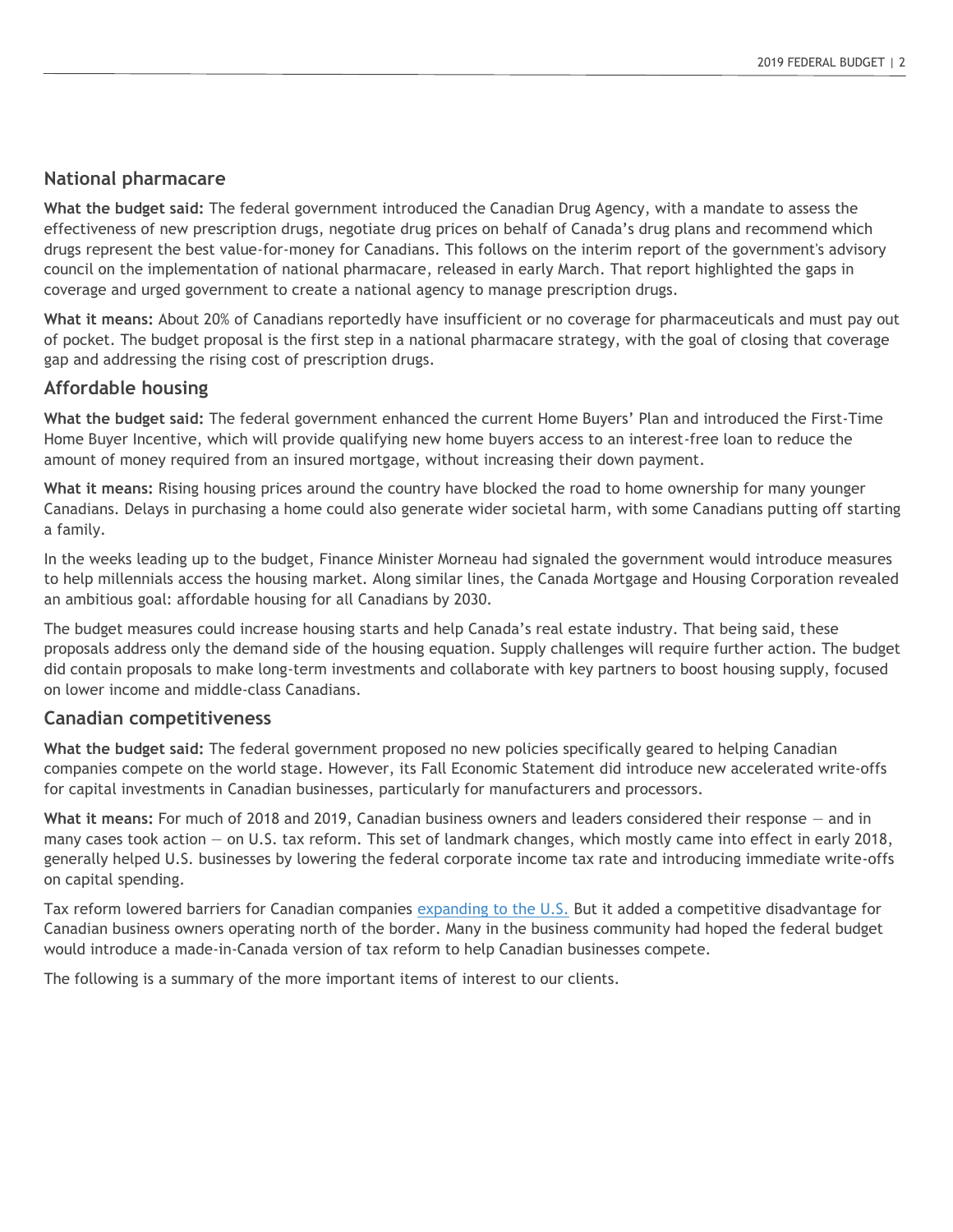# **PERSONAL TAX MEASURES**

## **Canada Training Benefit**

The budget proposes to introduce the Canada Training Benefit (CTB) to address barriers to professional development for working Canadians. The CTB includes two key components — a new non-taxable Canada Training Credit (CTC) to help with the cost of training fees, and a new Employment Insurance (EI) Training Support Benefit to provide income support for individuals that are required to take time off work. The government also proposes to consult with provinces and territories on changes to labour legislation to support new leave provisions to protect workers.

*Canada Training Credit* — The new CTC is a refundable tax credit aimed at providing financial support to help cover up to half of eligible tuition and fees associated with training. Eligible individuals will accumulate \$250 each year in a notional account provided that the individual:

- files a tax return for the year;
- is between ages 25 and 64 (at the end of the year);
- is resident in Canada throughout the year;
- has earnings of \$10,000 or more in the year; and
- has net income for the year that does not exceed the top of the third tax bracket (\$147,667 in 2019).

Individuals will be able to apply their accumulated CTC balance against up to half the cost of eligible fees. This includes eligible fees at university, college or other educational institutions providing courses at a post-secondary level or an institution providing occupational-skills courses that is certified by the Minister of Employment and Social Development. As well, individuals will be able to accumulate a lifetime limit of \$5,000 and any unused balance will expire at the end of the year in which an individual turns 65. This measure will apply to 2019 and subsequent taxation years. The annual accumulation to the notional account will start based on eligibility in respect of the 2019 taxation year and the credit will be available to be claimed for expenses in respect of the 2020 taxation year. Earnings and income thresholds under the CTC will be subject to annual indexation.

*EI Training Support Benefit* — The EI Training Support Benefit will be available through the EI program and will provide up to four weeks of income support every four years. The EI support benefit will be paid at 55% of a person's average weekly earnings (subject to EI limits) and is designed to cover living expenses while the person is on training without their regular paycheque. This new benefit is expected to be launched in late 2020. To support small businesses, the government also proposes to introduce an EI Small Business Premium Rebate to offset the upward pressure on EI premiums resulting from the new benefit.

## **Support for first-time home buyers**

*Home Buyers' Plan —* The budget proposes to increase the Home Buyers' Plan (HBP) withdrawal limit to \$35,000 from \$25,000 to provide first-time home buyers with greater access to their Registered Retirement Savings Plan (RRSP) to purchase or build a home. As a result, a couple will potentially be able to withdraw \$70,000 from their RRSPs to purchase a home. This increase in the HBP withdrawal limit will apply in respect of withdrawals made after March 19, 2019. The budget also proposes to extend access to the HBP in order to help Canadians maintain homeownership after the breakdown of a marriage or common-law partnership. This measure will apply to HBP withdrawals made after 2019.

*First-Time Home Buyer Incentive —* The budget proposes to introduce a First-Time Home Buyer Incentive, which is a an interest-free shared equity mortgage that would provide eligible first-time home buyers with the ability to lower their borrowing costs by sharing the cost of buying a home with Canada Mortgage and Housing Corporation (CMHC). Eligible firsttime home buyers who have the minimum down payment for an insured mortgage would apply to finance a portion of their home purchase through a shared equity mortgage with CMHC. CMHC would offer qualified first-time home buyers a 10%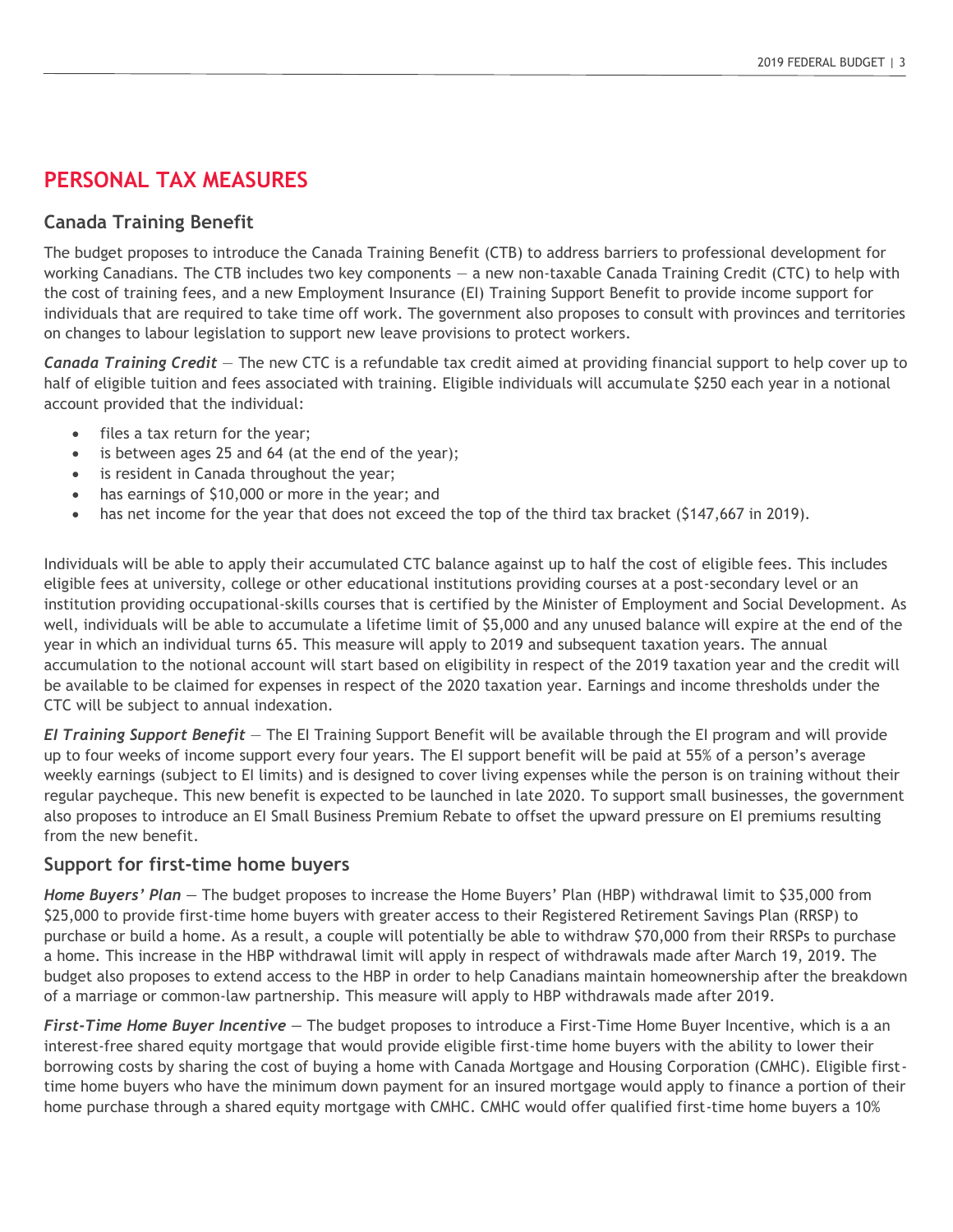shared equity mortgage for a newly constructed home or a 5% shared equity mortgage for an existing home, thereby reducing the monthly payments required to purchase a home. The buyer would repay the incentive at re-sale. The incentive would be available to first-time home buyers with household incomes under \$120,000 per year. The buyers' insured mortgage and the incentive amount cannot be greater than four times the buyers' annual household incomes.

#### **Change in use rules for multi-unit residential properties**

For tax purposes, a taxpayer is deemed to dispose of, and reacquire, a property when the taxpayer converts the property from an income-producing use to a personal use, or vice versa. Where the use of an entire property is changed to an income-producing use, or an income-producing property becomes a principal residence, the taxpayer may elect that this deemed disposition not apply. This election can provide a deferral of the realization of any accrued capital gain on the property until it is realized on a future disposition. The deemed disposition also occurs when the use of part of a property is changed, but currently, a taxpayer cannot elect out of the deemed disposition that arises on a change in use of part of a property. To improve the consistency of the tax treatment for owners of multi-unit residential properties in comparison to owners of single-unit residential properties, the budget proposes to allow a taxpayer to elect that the deemed disposition that normally arises on a change in use of part of a property not apply. This measure will apply to changes in use of property that occur on or after March 19, 2019.

#### **Flexibility in managing pensions and retirement savings**

The budget proposed two new measures that will provide retirees with more options for managing their retirement savings. These measures include introducing Advanced Life Deferred Annuities (ALDA) and Variable Payment Life Annuities (VPLA). The proposals will apply to the 2020 and subsequent taxation years.

 *Advanced Life Deferred Annuities* — This measure will allow retirees to purchase a life annuity from a registered plan after age 71. In general, under the current rules, life annuities can only be purchased from a registered plan prior to the end of the year in which the annuitant reaches age 71. An ALDA purchase will be allowed to be made from a registered plan prior to the end of the year in which the annuitant reaches age 85.

An ALDA will be a qualifying annuity purchase under an RRSP, registered retirement income fund (RRIF), deferred profit sharing plan (DPSP), pooled registered pension plan (PRPP) and defined contribution registered pension plan (RPP). There will be a restriction in that each individual will be subject to a lifetime ALDA limit of 25% of a defined amount in qualifying plans and such a lifetime limit is capped at a maximum of \$150,000 per individual. The lifetime ALDA dollar limit will be indexed to inflation for taxation years after 2020 and rounded to the nearest \$10,000.

 *Variable Payment Life Annuities* — A VPLA will provide payments that vary based on the investment performance of the underlying annuities fund and on the mortality experience of VPLA annuitants. This proposed measure will allow PRPPs and defined contribution RPPs to provide a VPLA to members directly from the plan. Under the current rules, it is generally required that retirement benefits from a PRPP or defined contribution RPP must first be transferred to an RRSP or RRIF prior to the purchase of an annuity.

#### **Registered Disability Savings Plans**

Registered Disability Savings Plans (RDSPs) can only be established for a beneficiary who is eligible for the disability tax credit (DTC), which is based on an annual test. Under current rules, an RDSP must be closed by the end of the year following the first full year throughout which the beneficiary is not eligible for the DTC. Where the nature of the beneficiary's condition makes it likely that the beneficiary will be eligible for the DTC in the foreseeable future, an election is available to extend the date by which the plan must be closed by up to four years. When a plan is closed, an amount equivalent to the total of un-repaid Canada Disability Savings Grants and Canada Disability Savings Bonds received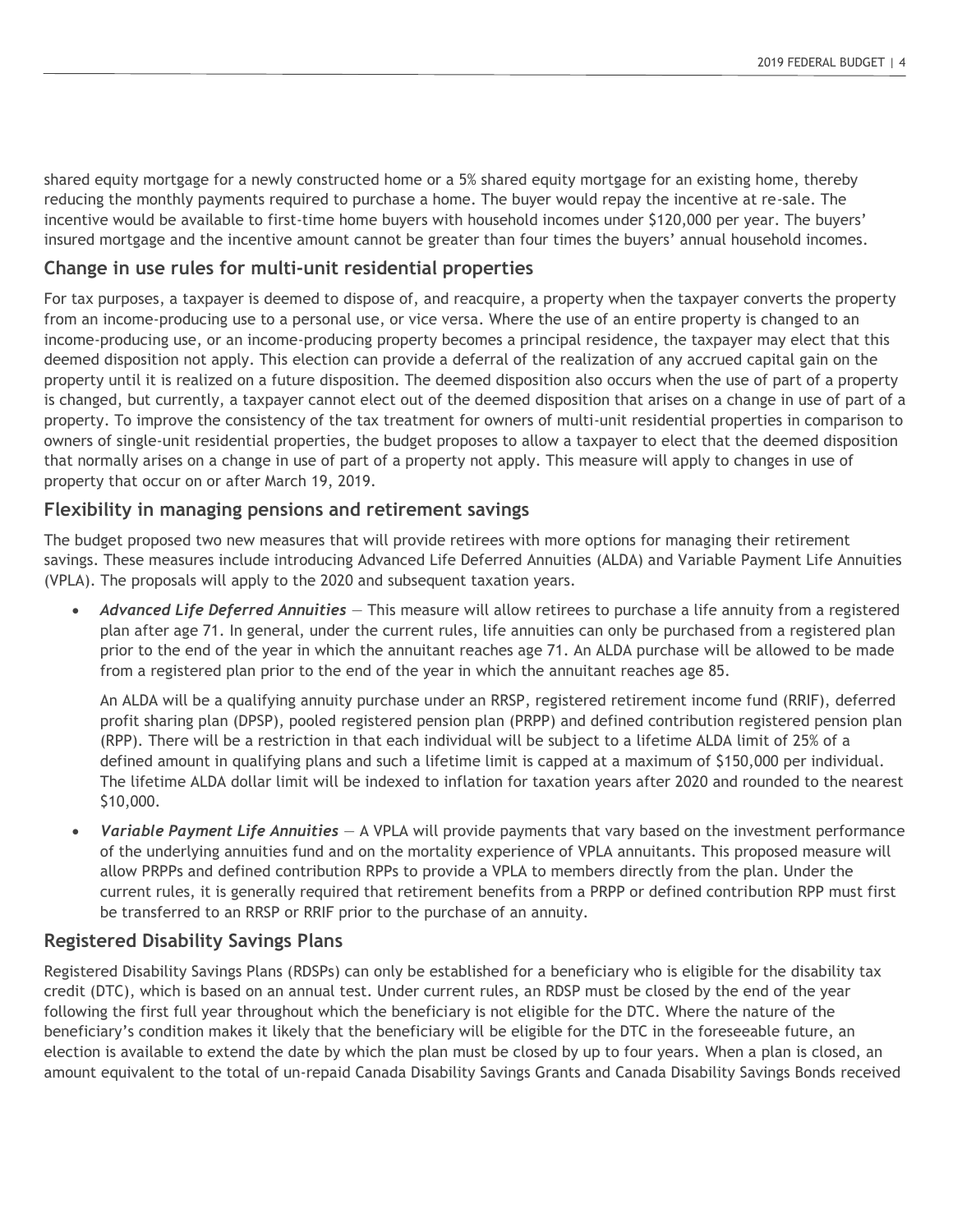by the RDSP in the preceding 10 years (assistance holdback amount) must be repaid to the government. This can cause financial hardship to the beneficiary.

The budget proposes to remove the requirement that an RDSP be closed if the beneficiary does not qualify for the DTC. In addition, the assistance holdback amount will decline once the beneficiary reaches age 51, such that by age 60, the assistance holdback requirement is reduced to nil. This proposed measure will apply after 2020, except that an RDSP issuer will not be required to close an RDSP on or after March 19, 2019 solely because the RDSP beneficiary is no longer eligible for the DTC.

#### **Employee stock options**

Employee stock options are a compensation tool used by many businesses to provide employees with the right to acquire shares of their employers at a designated price. As long as certain conditions are met, the tax rules provide preferential tax treatment in the form of a stock option deduction, which results in any benefits realized on the exercise of the options being taxed at a rate equal to one-half of the normal rate of personal taxation, being the same rate that would apply to a capital gain. The government believes that the tax benefits of this deduction disproportionately accrue to a very small number of high-income individuals. To address this, the government announced that it will move toward aligning Canada's stock option tax rules with those in the U.S. by applying a \$200,000 annual cap on the favourable tax treatment for stock options granted (based on the fair market value of the underlying shares). The government believes that under this approach, the vast majority of employees who have stock option benefits will be unaffected.

Further details will be released before the summer of 2019. Any changes will apply on a go-forward basis only and would not apply to employee stock options granted prior to the announcement of legislative proposals to implement this change.

#### **Mutual funds: Allocation to redeemers methodology**

If a mutual fund trust's capital gains or ordinary income for the year is allocated to its unitholders, the mutual fund trust is entitled to a deduction for such allocated amounts in computing its income. When a mutual fund trust disposes of investments to fund a redemption of its units, any accrued gain on the investments is realized by the trust and is subject to tax. However, this accrued gain is also reflected in the redemption price, and may be taxed again in the unitholder's hands. To address this "double taxation", mutual fund trusts have access to a capital gains refund mechanism. However it doesn't always fully relieve the issue.

To more effectively match capital gains, the "allocation to redeemers methodology", used by many mutual fund trusts, allows a mutual fund trust to allocate capital gains realized by it to a redeeming unitholder and claim a corresponding deduction. The allocated capital gains are included in computing the redeeming unitholder's income but its redemption proceeds are reduced by that amount. However, this methodology can result in a deferral of the taxation of any excess capital gains realized to fund the redemptions for the remaining unitholders. The budget proposes to introduce a rule that would deny a deduction by a mutual fund trust in respect of the portion of an allocation made to a unitholder on a redemption of a unit of the mutual fund trust that is greater than the capital gain that would otherwise have been realized by the unitholder on the redemption where certain conditions are met. This measure will apply to taxation years of mutual fund trusts that begin on or after March 19, 2019.

Mutual fund trusts can also use the allocation to redeemers methodology in a way that allows the mutual fund trust to convert the returns on an investment that would have the character of ordinary income to capital gains for their remaining unitholders. As a result, the government proposes to introduce a rule that will deny a mutual fund trust a deduction in respect of an allocation made to a unitholder on a redemption if (1) the allocated amount is ordinary income; and (2) the unitholder's redemption proceeds are reduced by the allocation. This measure will apply to taxation years of mutual fund trusts that begin on or after March 19, 2019.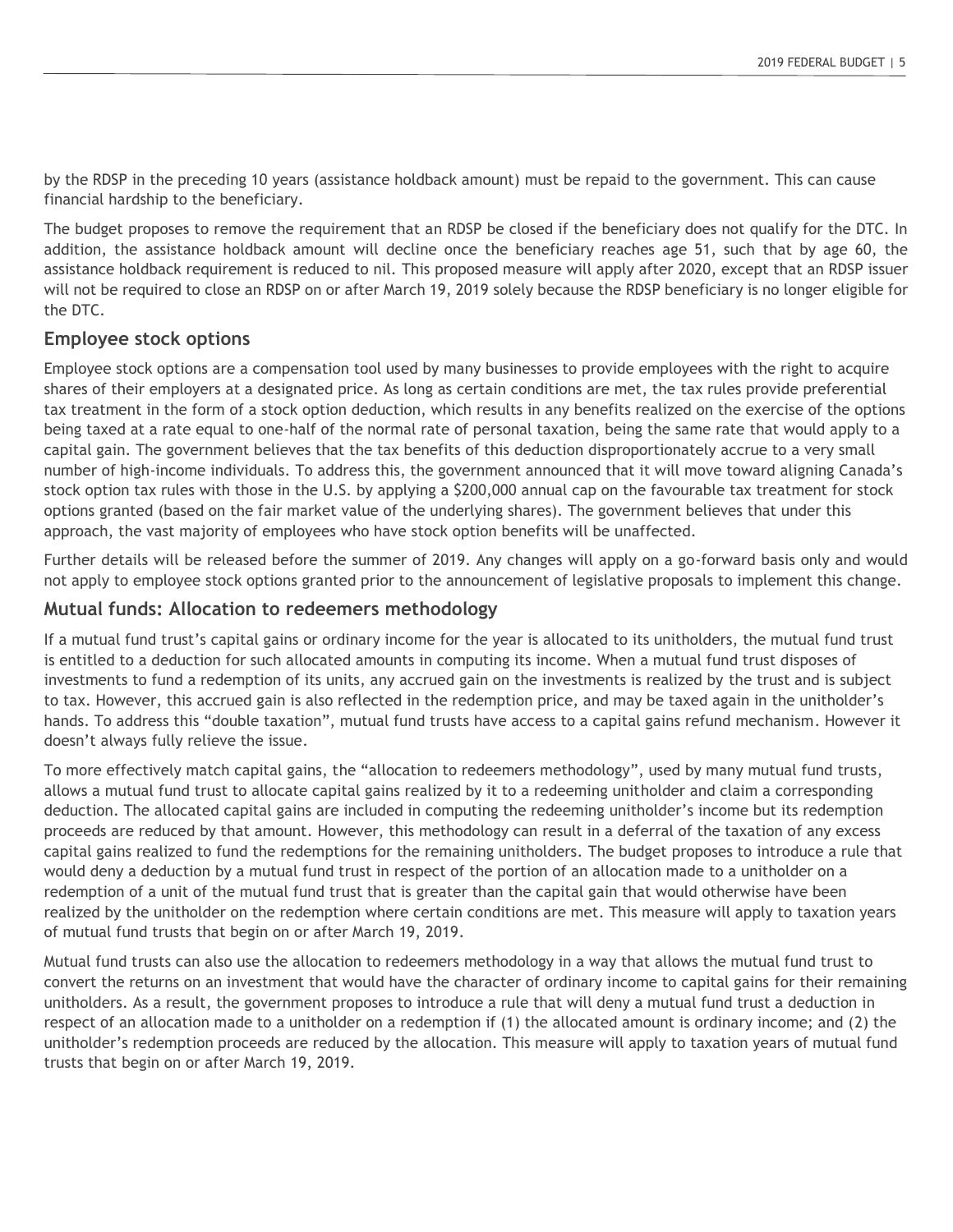#### **Other personal measures**

*Individual Pension Plans* — An anti-avoidance rule was proposed that applies to transfers to an Individual Pension Plan (IPP) from a defined benefit registered pension plan that arose in a plan of an employer other than the IPP's participating employer (or predecessor employer). An IPP will not be able to provide retirement benefits in respect of such employment. Any assets transferred from such a plan to an IPP will be taxable to the plan member in the year of transfer. This measure applies to pensionable service credited under an IPP on or after March 19, 2019.

*Student loan programs* — Interest paid on a student loan is eligible for a non-refundable tax credit on a student's tax return, either in the year it is paid, or in the next 5 years if it has not previously been claimed. Although no change to this mechanism was announced, the budget proposed that the interest rate on Canada Student Loans be lowered from prime plus 2.5% on floating interest loans to prime, and from prime plus 5% on fixed rate loans to prime plus 2% starting in 2019-20. In addition, the budget proposes to amend the *Canada Student Financial Assistance Act*, so that student loans will not accumulate any interest during the six-month grace period after a student leaves school.

*Kinship care providers* — The budget proposes to amend the *Income Tax Act* (ITA) to clarify that an individual may be considered the parent of a child in their care for the purpose of the Canada Workers Benefit, regardless of whether they receive financial assistance from a government under a kinship care program. The budget also proposes to clarify that financial assistance payments received by care providers under a kinship care program are neither taxable, nor included in income for the purposes of determining entitlement to income-tested benefits and credits. Both of these proposed measures will apply for the 2009 and subsequent taxation years.

*Carrying on business in a Tax-Free Savings Account* — A Tax-Free Savings Account (TFSA) is liable to pay tax, at the top personal tax rate, on income from a business carried on by the TFSA, or from non-qualified investments. Under existing rules, the trustee of a TFSA, such as a bank, is jointly and severally liable with the TFSA for this tax while the holder of the TFSA is not. The budget proposes that the joint and several liability for tax owing on income from carrying on a business in a TFSA be extended to the TFSA holder. In making this change, a corresponding change will reduce the joint and several liability of a trustee in respect of business income earned by a TFSA. This measure will apply to the 2019 and subsequent taxation years.

*Donation of cultural property* — The budget proposes to amend the ITA to remove the requirement that property be of "national importance" in order to qualify for the enhanced tax incentives for donations of cultural property. This measure will apply in respect of donations made on or after March 19, 2019.

*Medical Expense Tax Credit* — As of October 17, 2018, access to cannabis is subject to the *Cannabis Regulations*, under the *Cannabis Act.* The budget proposes to amend the ITA to reflect the current regulations for accessing cannabis for medical purposes.

*Tax compliance in the real estate sector* — The budget proposes to provide the Canada Revenue Agency (CRA) with \$50 million over five years, starting in 2019–20, to create four new dedicated residential and commercial real estate audit teams in high-risk regions, notably in British Columbia and Ontario. These teams will work to ensure that tax provisions regarding real estate are being followed.

*Electronic delivery of requirements for information* — The government proposes to allow the CRA to send requirements for information electronically to banks and credit unions on or after January 1, 2020. This would only happen if the bank or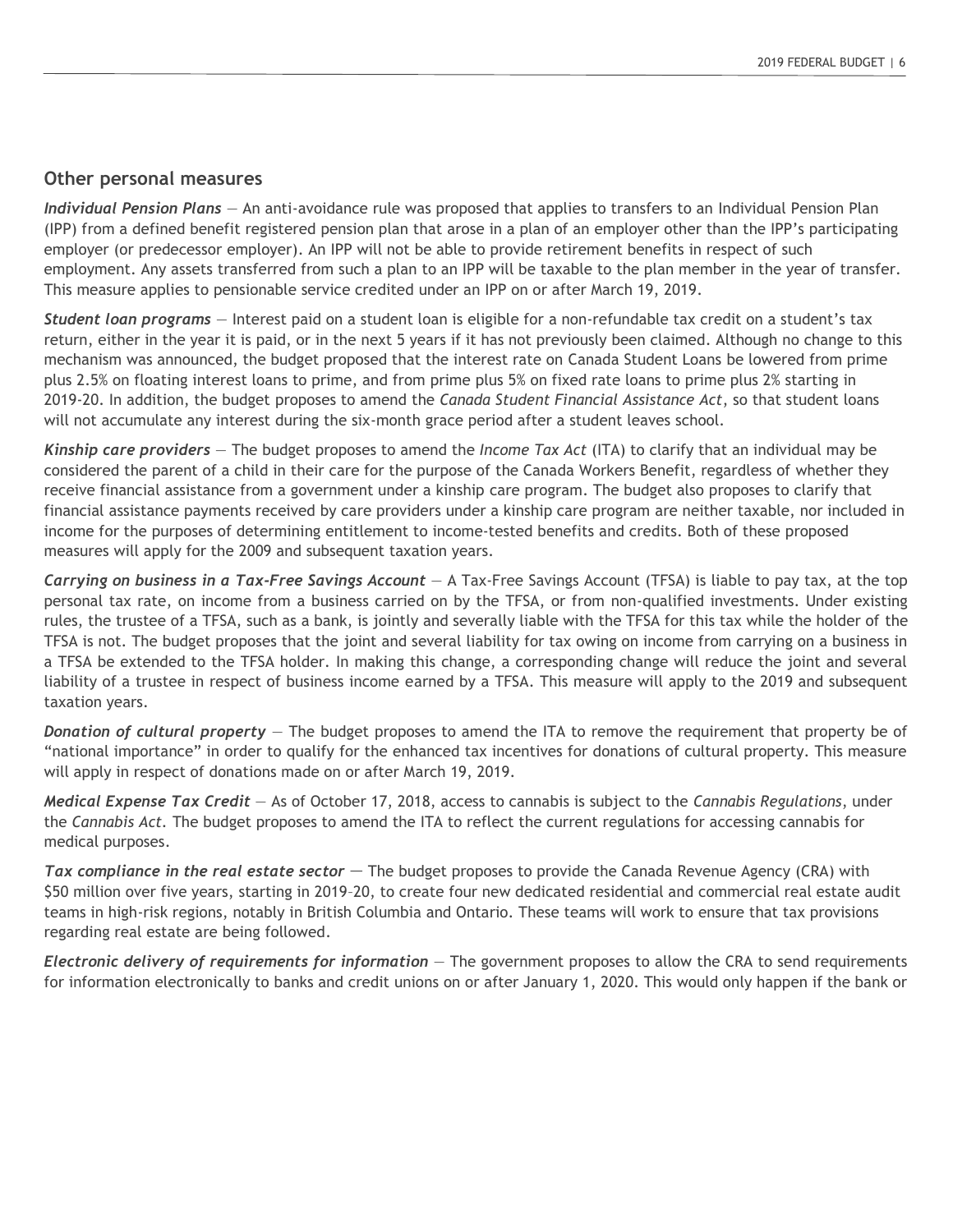credit union notifies the CRA that it consents to this method of service. If they do not consent, such requests would continue to be sent by mail.

# **BUSINESS TAX MEASURES**

## **Support for Canadian journalism**

The budget introduces three new tax measures to support Canadian journalism. Qualified Canadian Journalism Organization (QCJO) status needs to be attained in order to benefit from the three new measures. A QCJO is a corporation, partnership or trust primarily engaged in the production of original news content primarily focused on matters of general interest and reports of current events.

The three measures are:

- Allowing journalism organizations to register as qualified donees as of January 1, 2020 registered journalism organizations will be required to have purposes that exclusively relate to journalism;
- A 25% refundable labour tax credit for qualifying journalism organizations applicable to salary or wages earned on or after January 1, 2019. This credit will be subject to a maximum labour cost of \$55,000 per eligible newsroom employee per year, or a maximum tax credit in respect of eligible labour costs per individual per year of \$13,750; and
- A 15% non-refundable tax credit for subscriptions to Canadian digital news paid by individuals. Up to \$500 in costs paid towards eligible digital subscriptions in a taxation year will qualify for a maximum tax credit of \$75. Eligible digital subscriptions are those that entitle a taxpayer to access content provided in a digital form by a QCJO, and include the cost of a stand-alone digital subscription that forms part of a combined digital and print subscription. This credit will be available in respect of eligible amounts paid after 2019 and before 2025.

#### **Business investment in zero-emission vehicles**

The budget proposes to provide a temporary enhanced first-year capital cost allowance (CCA) rate of 100% for eligible zero-emission vehicles. Two new CCA classes will be created:

- Class 54 for zero-emission vehicles that would otherwise be included in Class 10 or 10.1; and
- Class 55 for zero-emission vehicles that would otherwise be included in Class 16.

For Class 54 vehicles, a limit of \$55,000 (plus sales taxes) per zero-emission passenger vehicle will apply. This proposal targets vehicles that are fully electric, plug-in hybrids with a battery capacity of at least 15 kWh or vehicles fully powered by hydrogen. It is proposed that there will also generally be an increase in the amount of GST/HST that businesses can recover on zero-emission passenger vehicles, subject to certain limits.

This measure will apply to eligible zero-emission vehicles acquired on or after March 19, 2019 and that become available for use before 2028, subject to a phase-out for vehicles that become available for use after 2023.

## **Small business deduction — Farming and fishing**

The small business deduction (SBD) allows a reduced rate of tax on income from an active business carried on in Canada by a Canadian-controlled private corporation (CCPC), up to a threshold of \$500,000. There are various rules in place to prevent the inappropriate multiplication of the SBD, including rules that may disqualify "specified corporate income" from eligibility for the deduction. This income includes certain amounts earned by a CCPC from sales to a private corporation in which the CCPC, or certain specified persons, holds a direct or indirect interest. An exclusion applies for certain income of a CCPC's farming or fishing business that arises from sales to a farming or fishing cooperative corporation allowing such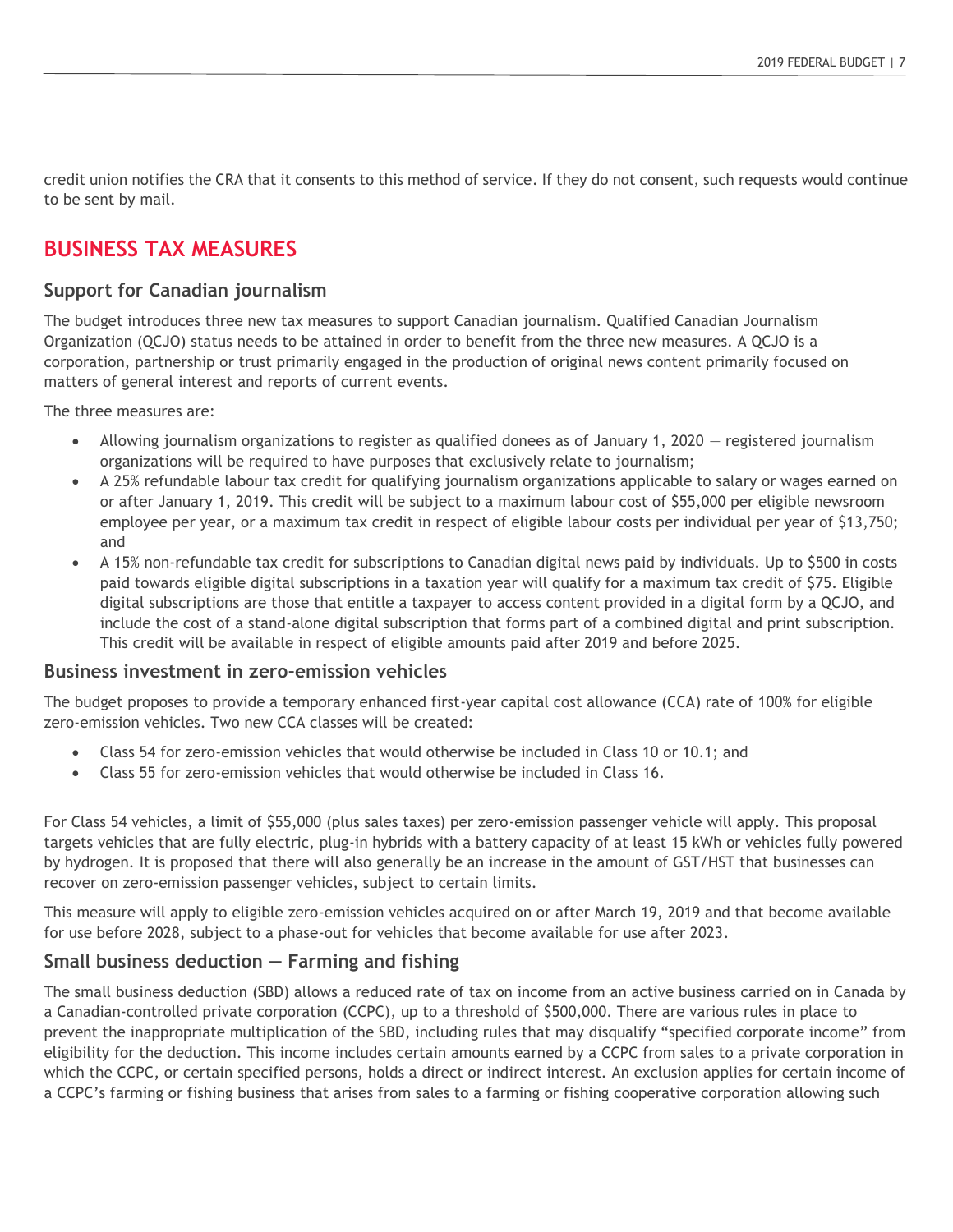income to remain eligible for the SBD. The budget proposes to eliminate the requirement that sales be to a farming or fishing cooperative to be eligible for exclusion. As a result, income of a CCPC from sales of the farming products or fishing catches of its farming or fishing business to any arm's length purchaser corporation will not be included in specified corporate income. However, amounts allocated to a CCPC as patronage payments from a purchaser corporation will not qualify for this exclusion. This proposed change will apply retroactively to taxation years that begin after March 21, 2016, which coincides with the implementation of the specified corporate income rules.

## **Scientific Research and Experimental Development Program**

The Scientific Research and Experimental Development (SR&ED) incentive program includes a fully refundable enhanced tax credit for CCPCs at a rate of 35% on up to \$3 million of qualifying SR&ED expenditures annually. The expenditure limit for a taxation year is phased out based on two factors - taxable income and taxable capital employed in Canada in the previous tax year. Both factors apply on the basis of an associated group. For purposes of the fully refundable enhanced tax credit, the budget proposes to repeal the use of taxable income as a factor in determining a CCPC's annual expenditure limit. As a result of this change, the expenditure limit will be reduced only where taxable capital employed in Canada for the previous taxation year is between \$10 million and \$50 million, effective for taxation years that end on or after March 19, 2019.

#### **Character conversion transactions**

Character conversion transactions are financial arrangements entered into by taxpayers that use derivative contracts to convert the character of ordinary income to capital gains in order to reduce tax. In response to certain planning, the government introduced rules in 2013 that treat any gain arising from a "derivative forward agreement" as ordinary income rather than a capital gain. A derivative forward agreement is specifically defined in the rules and an exception applies to exclude certain commercial transactions. Due to attempts to misuse this exception, the government is proposing to tighten the rules by introducing an additional qualification for the exception as it applies to purchase agreements. This measure will apply to transactions entered into on or after March 19, 2019, with grandfathering rules for certain transactions entered into before March 19, 2019.

# **INTERNATIONAL TAX MEASURES**

#### **Transfer pricing**

The budget proposes the following two measures concerning the relationship between the transfer pricing rules and other provisions of the ITA:

- The ITA will be amended to clarify that the transfer pricing rules in Part XVI.1 of the ITA apply in priority to the application of the provisions in other parts of the ITA, including the provisions relating to income computation in Part I. This measure will apply to taxation years that begin on or after March 19, 2019. Note that current exceptions to the application of the transfer pricing rules that pertain to situations in which a Canadian resident corporation has an amount owing from, or extends a guarantee in respect of an amount owing by, a controlled foreign affiliate will continue to apply.
- The transfer pricing rules include an expanded definition of "transaction" in order to apply to a broad range of situations that may arise in the context of a multinational enterprise's operations. However, the expanded definition does not currently apply to the extended three-year reassessment period that is intended to apply in the transfer pricing context. The ITA will be amended to provide that the definition of transaction used in the transfer pricing rules will also be used for the purposes of the extended reassessment period relating to transactions involving a taxpayer and a non-resident with whom the taxpayer does not deal at arm's length. This measure will apply to taxation years for which the normal reassessment period ends on or after March 19, 2019.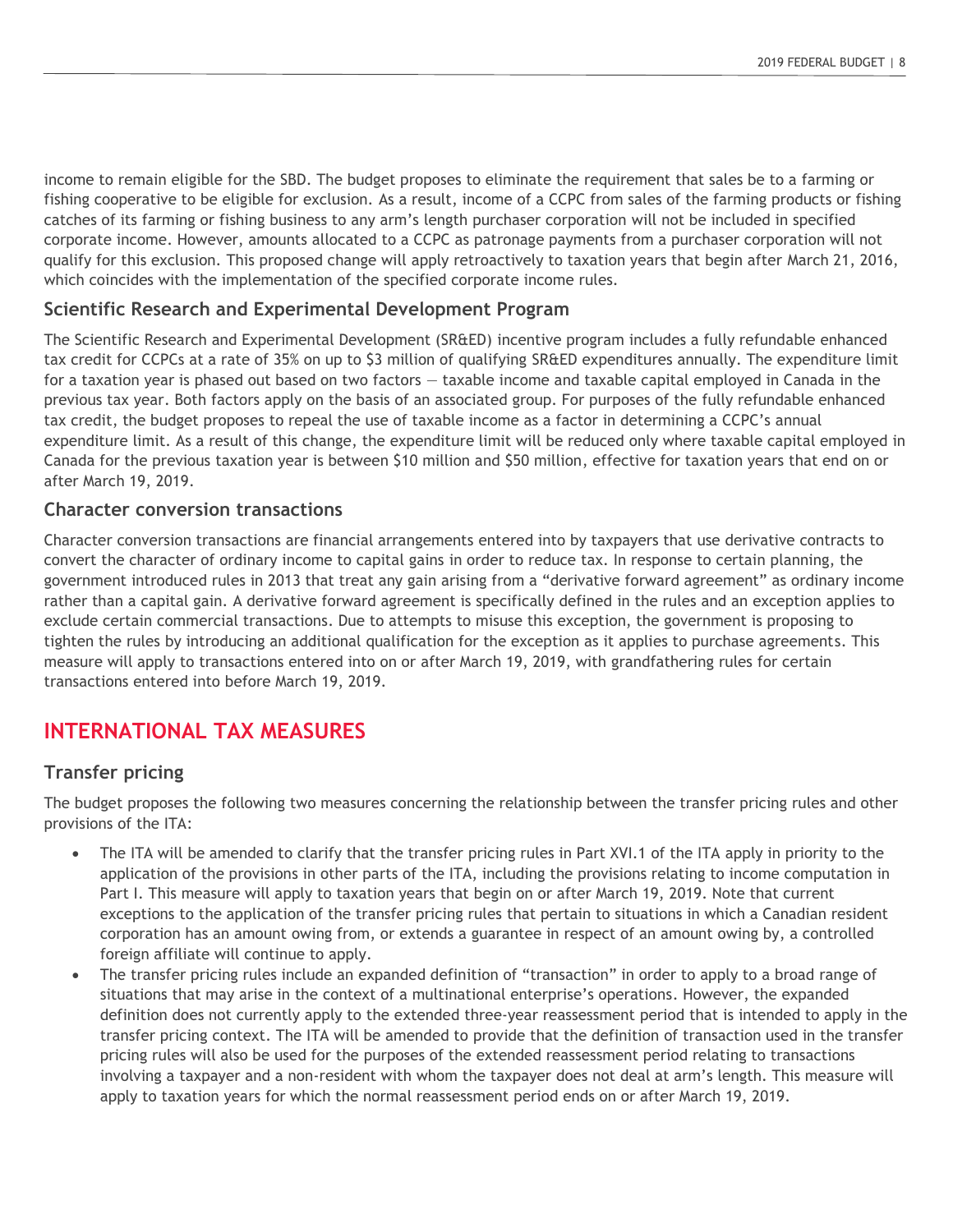#### **Foreign affiliate dumping**

The foreign affiliate dumping rules are in place to counter erosion of the tax base resulting from transactions in which a corporation resident in Canada (CRIC) that is controlled by a non-resident buys or otherwise invests in a foreign affiliate using borrowed, or surplus funds. In order to better meet the policy objectives of these rules, the government proposes to extend the application of the rules to CRICs that are controlled by a non-resident individual, a non-resident trust, or a group of persons that do not deal with each other at arm's length. The group may comprise any combination of nonresident corporations, non-resident individuals and non-resident trusts. As part of the measure, the proposals include an extended meaning of "related" that applies for the purposes of determining whether a non-resident trust does not deal at arm's length with another non-resident person. This measure will apply to transactions and events that occur on or after March 19, 2019.

#### **Cross-border share lending arrangements**

Planning has been undertaken by certain non-residents to avoid Canadian dividend withholding tax on dividend compensation payments made to them in respect of shares of Canadian resident corporations. In response to such planning, the following is proposed:

- An amendment to ensure that a dividend compensation payment made under a securities lending arrangement by a Canadian resident to a non-resident in respect of a Canadian share is always treated as a dividend under the characterization rules, and subject to Canadian dividend withholding tax.
- An amendment to extend the characterization rules to apply to a "specified securities lending arrangement".
- Complementary amendments to ensure that the securities lending arrangement rules cannot be used to obtain other unintended withholding tax benefits.

The proposed amendments will generally apply to compensation payments that are made on or after March 19, 2019. If the securities loan was in place before this date, the amendments will apply to compensation payments made after September 2019.

In addition to the above, the existing characterization rules may inappropriately subject dividend compensation payments in respect of lent shares issued by non-resident corporations to Canadian dividend withholding tax. To address this issue, an amendment is proposed to broaden an existing exemption from Canadian dividend withholding tax under certain conditions. This change will apply to dividend compensation payments that are made on or after March 19, 2019.

# **SALES AND EXCISE TAX MEASURES**

#### **GST/HST health measures**

The budget proposes to extend the application of the GST/HST relief to certain biologicals, medical devices, and health care services to reflect the evolving nature of the health care sector. The following measures will apply to supplies made after March 19, 2019.

*Human ova and in vitro embryos* — It is proposed that supplies and imports of human ova be relieved of the GST/HST, and that imports of human in vitro embryos be relieved of the GST/HST.

*Foot care devices supplied on the order of a podiatrist or chiropodist* — The budget proposes to add licenced podiatrists and chiropodists to the list of practitioners on whose written order supplies of foot care devices are zero-rated.

*Multidisciplinary health care services* — The budget proposes to exempt from the GST/HST the supply of multidisciplinary health services. The relief will apply to a service rendered by a team of health professionals, such as doctors, physiotherapists and occupational therapists, whose services are GST/HST-exempt when supplied separately. The